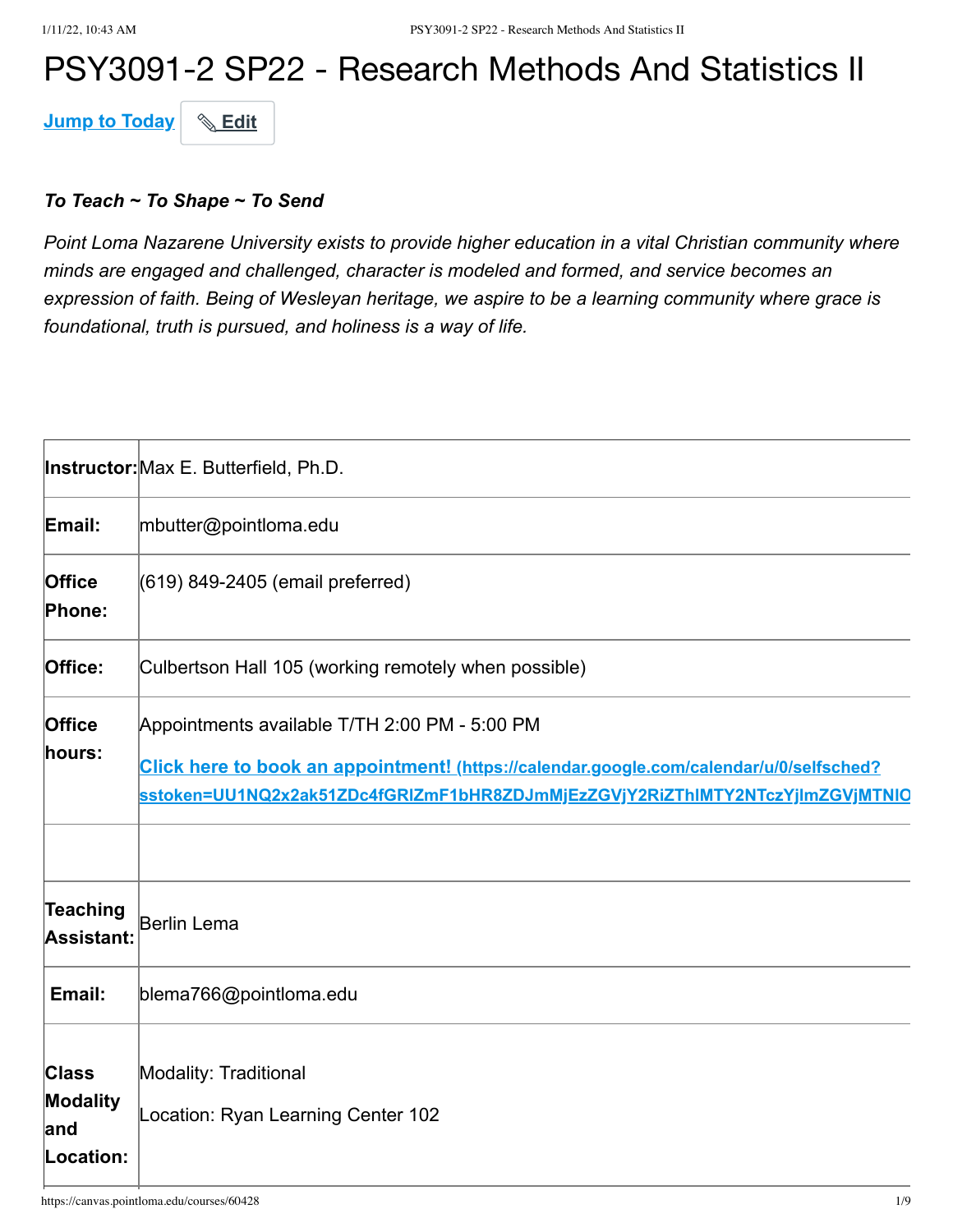| <b>Class</b><br>Meetings: <b>I</b> | M/W/F<br>12:15 - 1:20 PM                                                   |
|------------------------------------|----------------------------------------------------------------------------|
| Units:                             | 14                                                                         |
| Final<br>Exam:                     | Your final exam is your final research presentation. Date and location TBA |
| Text:                              | None, all required materials will be provided free of charge.              |

#### **COURSE DESCRIPTION**

At its core, psychology is a discipline that relies on insights from empirical research. The focus of this course is to train you to produce these insights and to contribute to the scientific understanding of human nature. In so doing, we will focus on developing important skills that will improve your ability to read and understand existing research, develop your own research questions, construct and test hypotheses, analyze data, and communicate research findings to both lay and professional audiences. The skills you learn along the way will improve your scholarship, and they will also give you specialized tools that can be applied outside the classroom in the business world, non-profit sector, health care settings, service industry, and higher education. Classroom activities will focus on lecture, discussion, tutorials, and hands-on practice. You will be evaluated based on your engagement with the material, your knowledge of it, and your ability to apply it to real-world problems and situations. When all is said and done, it is my hope that you will find the material from this course to be useful, engaging, and an important part of psychological study, no matter what your interests and goals may be.

From the catalog: "Study of design and of research in psychology and the use of statistics. Practice in the integration of design and statistics is included. Students finish a significant research project. This course must be taken in the semester immediately following PSY 3090"

| <b>OUURUL UUTEINE</b>                      |                                        |                              |  |
|--------------------------------------------|----------------------------------------|------------------------------|--|
| Timeframe                                  | Topic                                  | <b>Stats &amp; Methods</b>   |  |
| Week $1 - 2$                               | Navigating the IRB                     | Advanced Literature Searches |  |
| Week $3-4$                                 | Controversies in Psychological Science | Principles of Open Science   |  |
| https://canvas.pointloma.edu/courses/60428 |                                        |                              |  |

# **COURSE OUTLINE**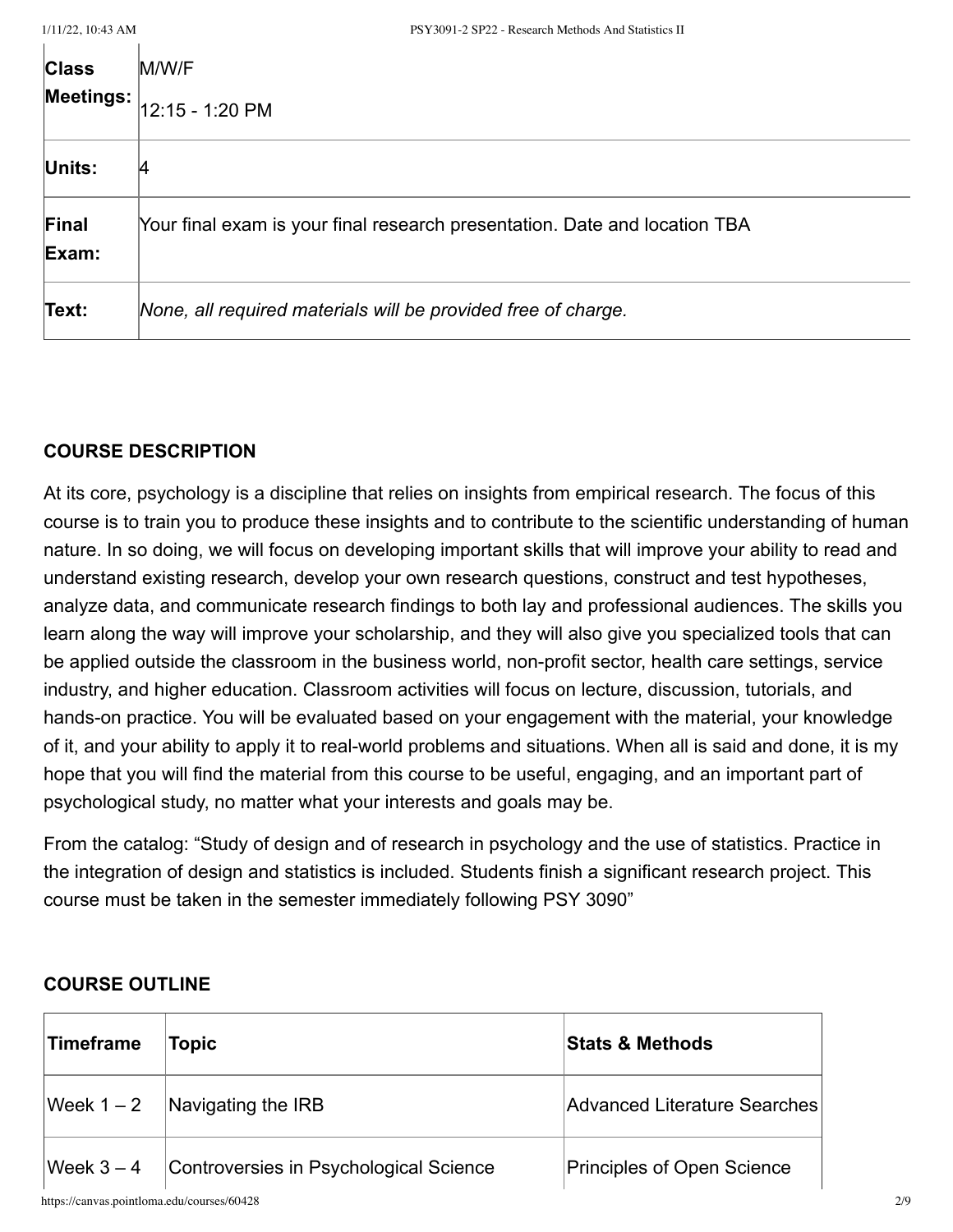| Week $5-6$  | <b>Pilot Testing</b>                                                            | <b>Advanced Correlation</b>   |
|-------------|---------------------------------------------------------------------------------|-------------------------------|
| lWeek 7 – 8 | Data Collection                                                                 | <b>Advanced Regression</b>    |
|             | Week $9 - 10$ Data Analysis in JASP and R                                       | <b>Advanced T-Tests</b>       |
|             | Week 11 – 12 Follow-up Studies and Programmatic Research Advanced One-Way ANOVA |                               |
|             | Week 13 - 14 Literature Reviews                                                 | <b>Advanced Meta-Analysis</b> |
|             | Week 15 – 16 Manuscripts and Poster Presentations                               | <b>Factorial ANOVA</b>        |

#### **COURSE LEARNING OUTCOMES**

Our most important and basic objectives are for students to...

- Build and maintain an effective teamwork environment
- Develop basic and applied research skills
- Increase personal interest in research
- Increase skill related to communicating science findings to a wide variety of audiences

What this means in practice is that students will be able to…

- Solve real-life, practical problems using psychological science and the scientific method.
- Understand and interpret statistical research findings that are presented in writing, in numerical form, or as tables or figures.
- Apply statistical concepts in clinical and non-clinical applications to optimize vocational performance. This includes being able to interpret clinical test scores, analyze business and financial performance, and empirically assess decision making outcomes.
- Critically evaluate research claims made by academics, business professionals, and media figures by formulating alternative hypotheses, generating alternative explanations, and designing follow-up and replication studies.
- Identify and remediate potential problems in empirical and non-empirical research. This includes recognition of incomplete literature reviews, design flaws, poorly formed hypotheses, ethics

violations, incorrect statistical execution and inference, and unsupported conclusions.

- Write a research proposal and submit it to an institutional review board.
- Present the results of empirical research to professional and lay audiences using written, oral, and visual expression. This includes being able to write a research paper using APA style, construct a

https://canvas.pointloma.edu/courses/60428 3/9 poster for a research conference and present research in a brief oral presentation with visual aids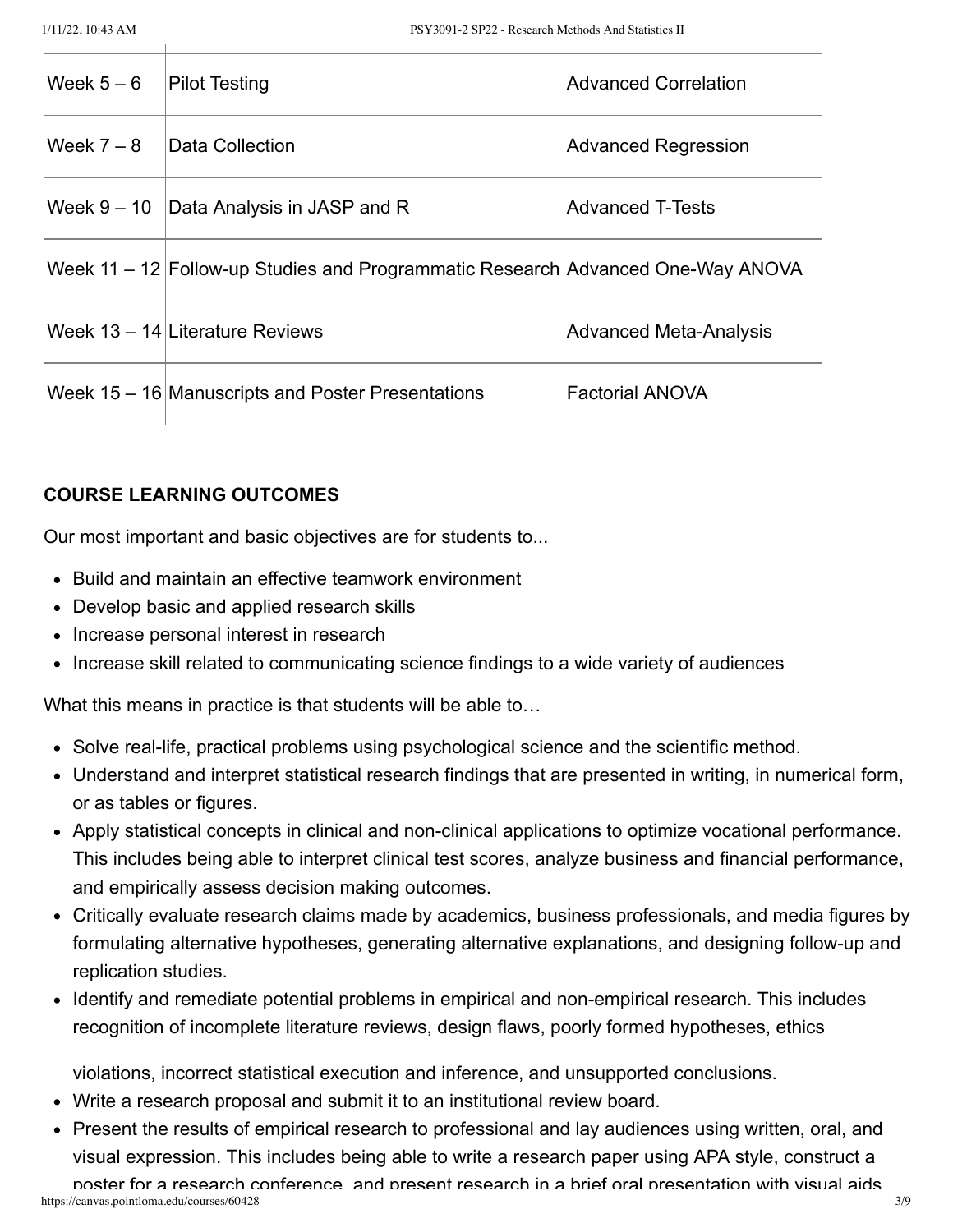# **COURSE CREDIT HOUR INFORMATION**

In the interest of providing sufficient time to accomplish the stated Course Learning Outcomes, this class meets the PLNU credit hour policy for a four unit class delivered over 15 weeks. Specific details about how the class meets the credit hour requirement can be provided by the university or our accrediting bodies.

## **STATE AUTHORIZATION**

State authorization is a formal determination by a state that Point Loma Nazarene University is approved to conduct activities regulated by that state. In certain states outside California, Point Loma Nazarene University is not authorized to enroll online (distance education) students. If a student moves to another state after admission to the program and/or enrollment in an online course, continuation within the program and/or course will depend on whether Point Loma Nazarene University is authorized to offer distance education courses in that state. It is the student's responsibility to notify the institution of any change in his or her physical location. Refer to the map on State Authorization to view which states allow online (distance education) outside of California.

# **USE OF TECHNOLOGY**

In order to be successful in the online environment, you'll need to meet the minimum technology and system requirements; please refer to the Technology and System Requirements information. Additionally, students are required to have headphone speakers compatible with their computer available to use. If a student is in need of technological resources please contact student-techrequest@pointloma.edu. Problems with technology do not relieve you of the responsibility of participating, turning in your assignments, or completing your class work.

# **PLNU ATTENDANCE AND PARTICIPATION POLICY**

Regular and punctual attendance at all synchronous class sessions is considered essential to optimum academic achievement. If the student is absent for more than 10 percent of class sessions (virtual or face-to-face), the faculty member may issue a written warning of de-enrollment. If the absences exceed 20 percent, the student may be de-enrolled without notice until the university drop date or, after that date, receive the appropriate grade for their work and participation. For example, when absences reach 20

percent, the final letter grade will be adjusted down one full letter grade to account for lost learning due to diminished participation and engagement (e.g., from an A to B).

### **Asynchronous Attendance/Participation Definition**

https://canvas.pointloma.edu/courses/60428 4/9 In some courses, a portion of the credit hour content will be delivered asynchronously and attendance will be determined by submitting the assignments by the posted due dates See Academic Policies in the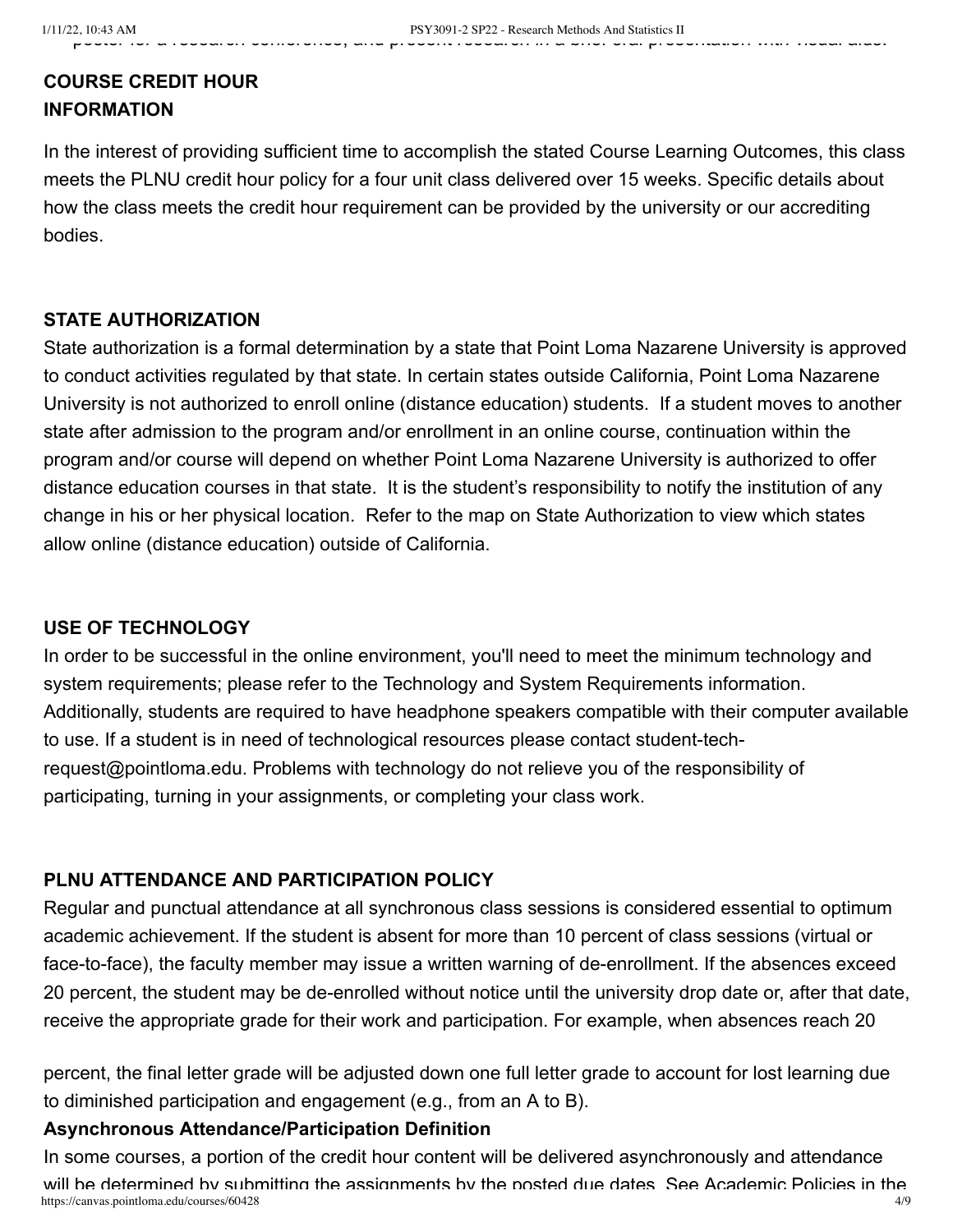Undergraduate Academic Catalog. If absences exceed these limits but are due to university excused health issues, an exception will be granted. A day of attendance in asynchronous content is determined as contributing a substantive note, assignment, discussion, or submission by the posted due date. Failure to meet these standards will result in an absence for that day.

#### **LATE ASSIGNMENTS**

Please pay close attention to the **due date** and the **available until** date. They are different. All assignments are due on the due date, but they are still eligible for credit until the available until date. After assignments expire, they are not eligible for credit without an official excused absence. Official excused absences are given by the Provost's Office.

#### **INCOMPLETES**

Incompletes for the course will only be assigned in extremely unusual circumstances.

#### **FINAL EXAMINATION POLICY**

Successful completion of this class requires taking the final examination **on its scheduled day**. The final examination schedule is posted on the **Class Schedules [\(http://www.pointloma.edu/experience/academics/class-schedules\)](http://www.pointloma.edu/experience/academics/class-schedules)** . No requests for early examinations or alternative days will be approved.

#### **COURSE OUTLINE**

See Course Summary (below) for the schedule of activities. You will work closely with me to track your hours and develop meaningful projects according to your own timeline.

#### **PLNU COPYRIGHT POLICY**

Point Loma Nazarene University, as a non-profit educational institution, is entitled by law to use materials protected by the US Copyright Act for classroom education. Any use of those materials outside the class may violate the law.

#### **PLNU ACADEMIC HONESTY POLICY**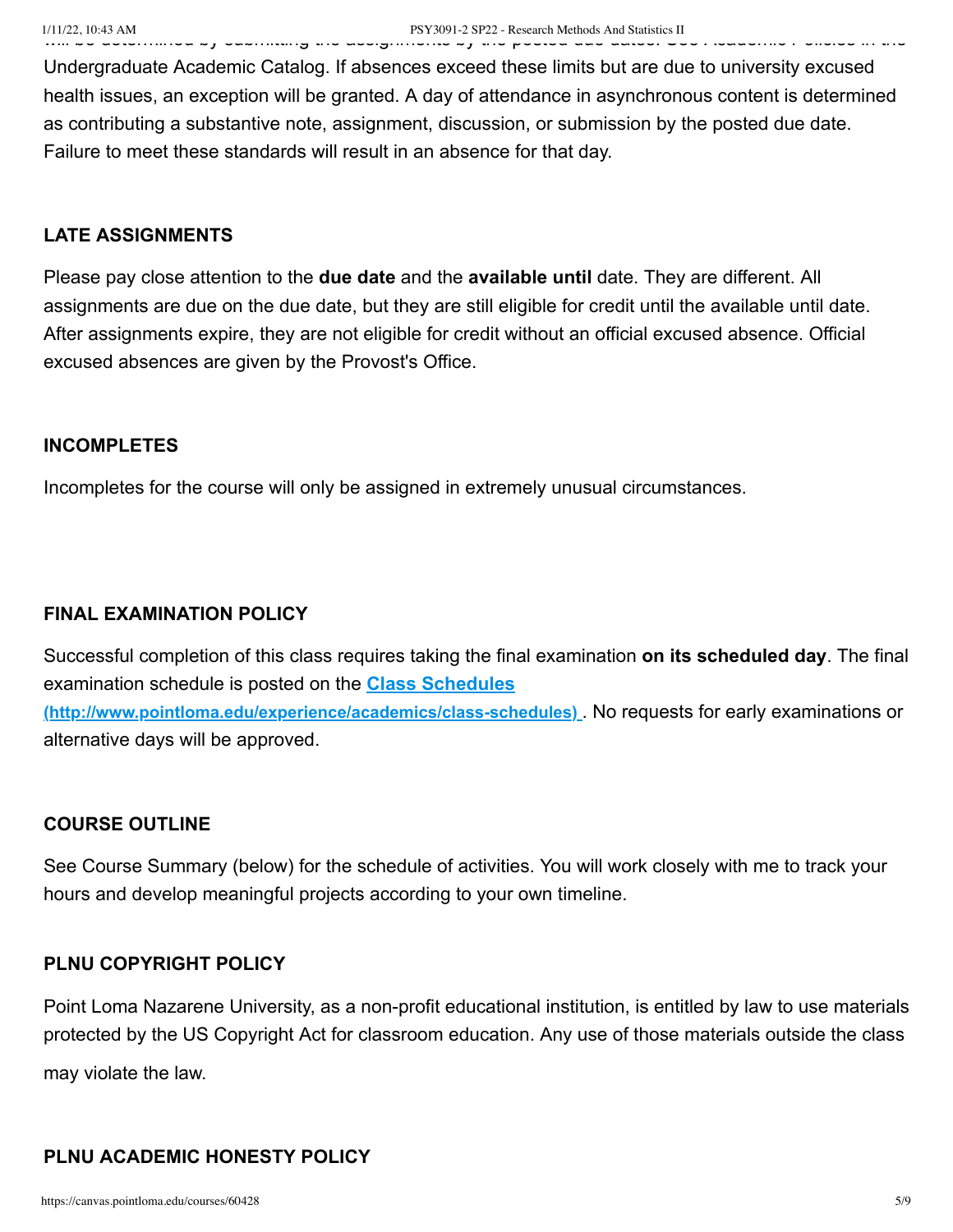#### 1/11/22, 10:43 AM PSY3091-2 SP22 - Research Methods And Statistics II

Students should demonstrate academic honesty by doing original work and by giving appropriate credit to the ideas of others. Academic dishonesty is the act of presenting information, ideas, and/or concepts as one's own when in reality they are the results of another person's creativity and effort. A faculty member who believes a situation involving academic dishonesty has been detected may assign a failing grade for that assignment or examination, or, depending on the seriousness of the offense, for the course. Faculty should follow and students may appeal using the procedure in the university Catalog. See **Academic Policies [\(http://catalog.pointloma.edu/content.php?catoid=18&navoid=1278\)](http://catalog.pointloma.edu/content.php?catoid=18&navoid=1278)** for definitions of kinds of academic dishonesty and for further policy information.

### **PLNU ACADEMIC ACCOMMODATIONS POLICY**

While all students are expected to meet the minimum standards for completion of this course as established by the instructor, students with disabilities may require academic adjustments, modifications or auxiliary aids/services. At Point Loma Nazarene University (PLNU), these students are requested to register with the Disability Resource Center (DRC), located in the Bond Academic Center. (DRC@pointloma.edu or 619-849-2486). The DRC's policies and procedures for assisting such students in the development of an appropriate academic adjustment plan (AP) allows PLNU to comply with Section 504 of the Rehabilitation Act and the Americans with Disabilities Act. Section 504 (a) prohibits discrimination against students with special needs and guarantees all qualified students equal access to and benefits of PLNU programs and activities. After the student files the required documentation, the DRC, in conjunction with the student, will develop an AP to meet that student's specific learning needs. The DRC will thereafter email the student's AP to all faculty who teach courses in which the student is enrolled each semester. The AP must be implemented in all such courses.

If students do not wish to avail themselves of some or all of the elements of their AP in a particular course, it is the responsibility of those students to notify their professor in that course. PLNU highly recommends that DRC students speak with their professors during the first two weeks of each semester about the applicability of their AP in that particular course and/or if they do not desire to take advantage of some or all of the elements of their AP in that course.

### **CHANGE IN SYLLABUS OR SCHEDULE**

It is possible that I will make modifications to the syllabus or schedule during the semester. If this occurs, I will make an announcement by email, in class, or both.

### **ASSESSMENT AND GRADING**

Your final letter grade will be determined by a variety of assessments of your engagement, knowledge, and ability to apply what you have learned. Your grade will be determined by the overall percentage of points at the end of the semester. In order to ensure fair grading, I will calculate your grade using both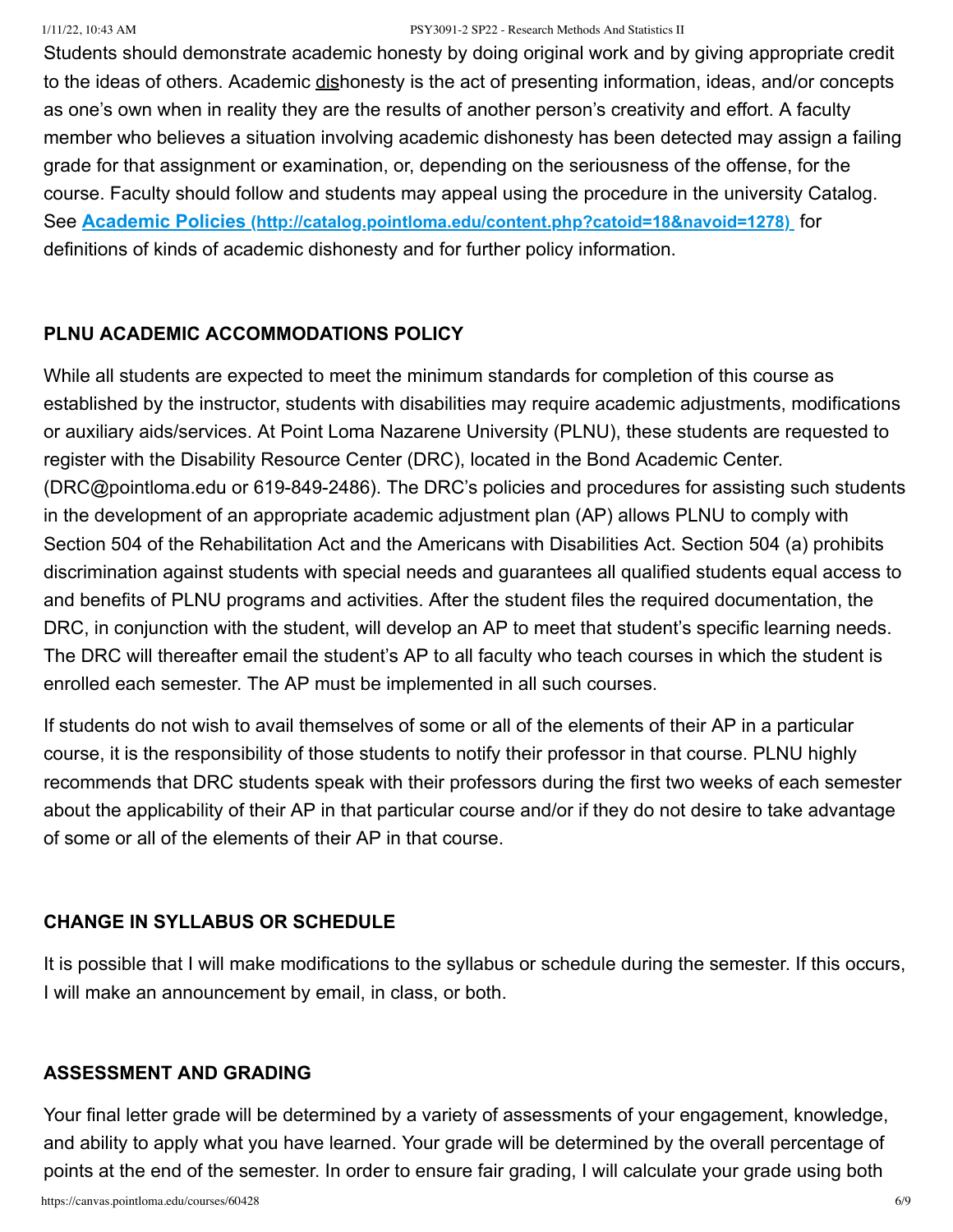#### 1/11/22, 10:43 AM PSY3091-2 SP22 - Research Methods And Statistics II

total points and z scores, which measure your performance compared with the performance of the class (i.e., grading on a 'curve'). The score that will ultimately be used for you is the one that results in the **higher** of the scores. In order to pass this course, however, you must earn at least 50 % of all possible points.

| Grade       | <b>Minimum</b><br><b>Points</b><br><b>Needed</b> | Percentage<br><b>Needed</b> | z Score<br><b>Needed</b> | <b>Cumulative</b><br><b>Percent</b> | Who   | <b>Percent Category</b><br><b>Cumulative</b><br><b>Receive Percent</b> |
|-------------|--------------------------------------------------|-----------------------------|--------------------------|-------------------------------------|-------|------------------------------------------------------------------------|
| A           | 465                                              | 93 %                        | 1.33                     | 9.2%                                | 9.2%  |                                                                        |
| A-          | 450                                              | 90 %                        | 1.00                     | 15.9 %                              | 6.7%  | 15.9%                                                                  |
| $B+$        | 440                                              | 88 %                        | .67                      | 25.1 %                              | 9.3%  |                                                                        |
| B           | 420                                              | 84 %                        | .33                      | 37.1 %                              | 11.9% |                                                                        |
| <b>B-</b>   | 400                                              | 80 %                        | .00                      | 50 %                                | 12.9% | 34.1%                                                                  |
| $C+$        | 385                                              | 77 %                        | $-0.33$                  | 62.9%                               | 12.9% |                                                                        |
| $\mathbf C$ | 350                                              | 70 %                        | $-1.00$                  | 84.1 %                              | 21.2% |                                                                        |
| $C -$       | 325                                              | 65 %                        | $-1.33$                  | 90.8%                               | 6.7%  | 40.8%                                                                  |
| D+          | 310                                              | 62 %                        | $-1.67$                  | 95.3 %                              | 4.4%  |                                                                        |
| D           | 275                                              | 55 %                        | $-2.00$                  | 97.7 %                              | 2.5%  |                                                                        |
| D-          | 250                                              | 50 %                        | $-2.33$                  | 99 %                                | 1.3%  |                                                                        |
| F           | 0                                                | 0                           | $-2.33$                  | 100 %                               | 1.0%  | 9.2%                                                                   |

# Course Summary: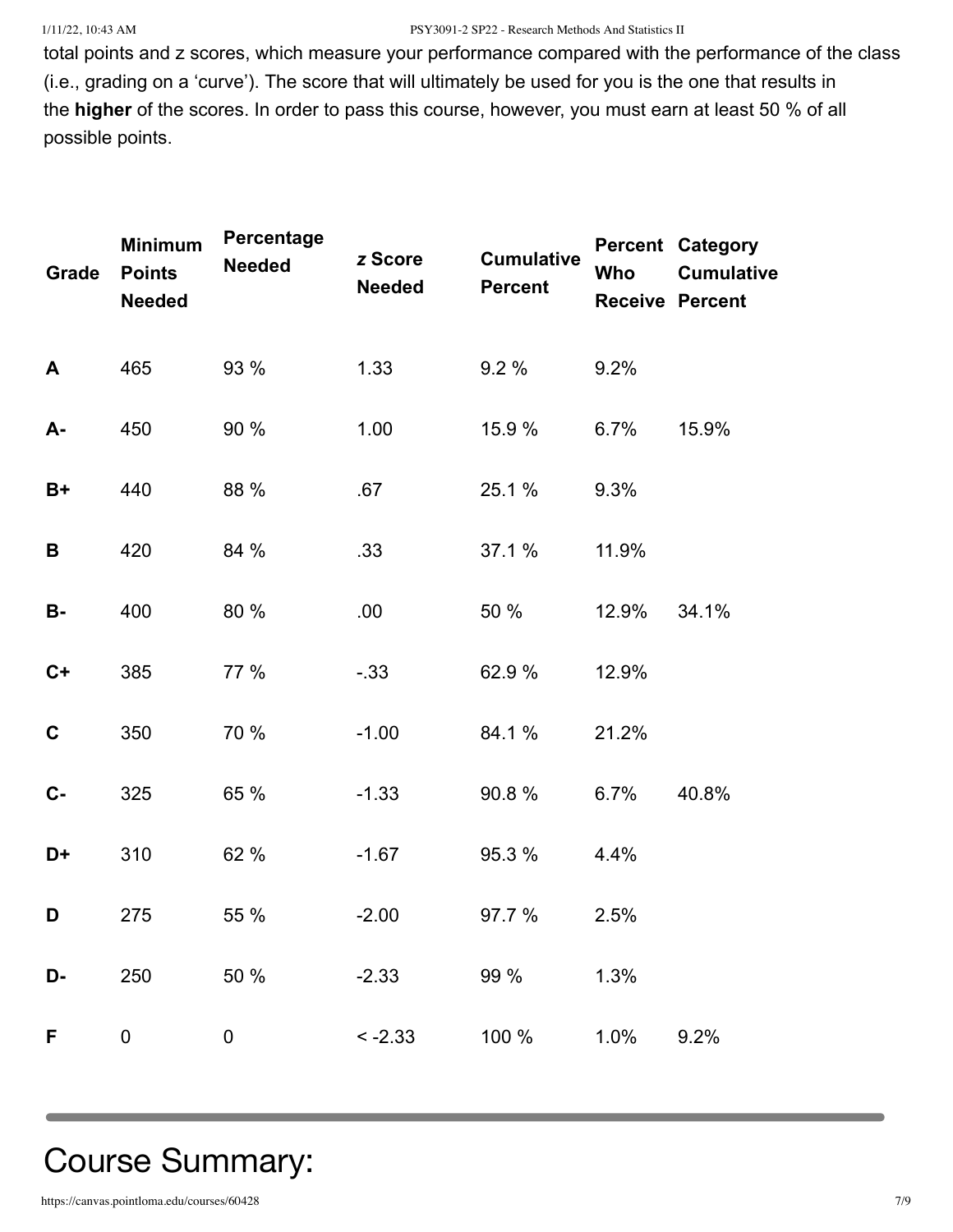| <b>Date</b>      | <b>Details</b>                                                                                                                  | <b>Due</b>     |
|------------------|---------------------------------------------------------------------------------------------------------------------------------|----------------|
| Fri Jan 14, 2022 | <b>Research</b><br>(https://canvas.pointloma.edu/courses/60428/assignments/734389)                                              | due by 11:59pm |
| Fri Jan 21, 2022 | <b>Literature</b><br><u>(https://canvas.pointloma.edu/courses/60428/assignments/734390)</u>                                     | due by 11:59pm |
| Fri Jan 28, 2022 | <u>≫ Week 3: Ethics and Human</u><br><b>Participants</b><br>(https://canvas.pointloma.edu/courses/60428/assignments/734391)     | due by 11:59pm |
| Fri Feb 4, 2022  | <b>B</b> Week 4: Questionable<br><b>Research Practices</b><br>(https://canvas.pointloma.edu/courses/60428/assignments/734392)   | due by 11:59pm |
| Fri Feb 11, 2022 | <b>Week 5: Experimental Design</b><br>眕<br>https://canvas.pointloma.edu/courses/60428/assignments/734393                        | due by 11:59pm |
| Fri Feb 18, 2022 | <u>Week 6: The Institutional</u><br><b>Review Board</b><br>(https://canvas.pointloma.edu/courses/60428/assignments/734394)      | due by 11:59pm |
| Fri Feb 25, 2022 | <b>Week 7: Pilot Testing</b><br>ぽ々<br>due by 11:59pm<br>https://canvas.pointloma.edu/courses/60428/assignments/734395)          |                |
| Fri Mar 4, 2022  | <b>Week 8: Basic Data Collection</b><br>眕<br>due by 11:59pm due thttps://canvas.pointloma.edu/courses/60428/assignments/734396) |                |
| Fri Mar 18, 2022 | <b>Week 9: Advanced Data</b><br>昣<br><b>Collection</b><br>(https://canvas.pointloma.edu/courses/60428/assignments/734397)       | due by 11:59pm |
| Fri Mar 25, 2022 | <b>Week 10: Basic Data Analysis</b><br>彫<br>due by 11:59pm<br>https://canvas.pointloma.edu/courses/60428/assignments/734383)    |                |
| Fri Apr 1, 2022  | <b>Analysis</b><br>(https://canvas.pointloma.edu/courses/60428/assignments/734384)                                              | due by 11:59pm |